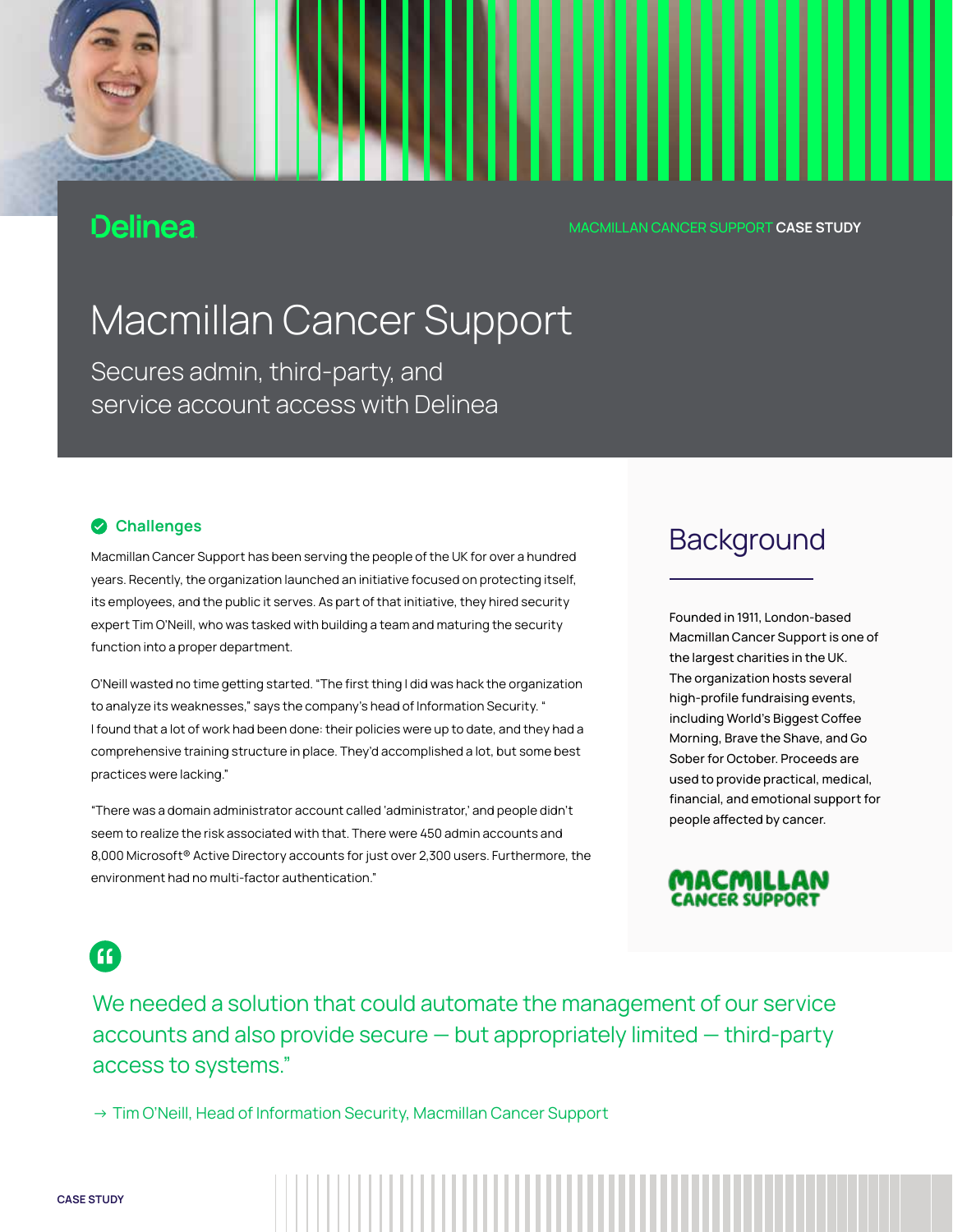O'Neill's next step was to prioritize the risks. "We lacked the ability to see when a person logged on, what device they were using, what location they logged on from, who logged on from two devices simultaneously — each of these things added another element of risk," he says. "These red flags made identity management and access rights our top priority."

Because the organization collects no patient data, there was no need to adhere to patient protection regulations, but they had yet to achieve compliance with PCI and ISO 27001 security standards. Also, as a common element of these and many other standards, access to the environment by third parties was not properly secure. Once third-party users were in the system, they were given too much freedom to move around the environment.

Finally, service accounts had become a management headache. "If you manually manage each service account, you'll eventually fail due to the amount of time and resources required," says O'Neill. "We needed a solution that could automate the management of our service accounts and also provide secure — but appropriately limited — third-party access to systems."

### Solution

As a charity, Macmillan is very aware of the fact that money spent on IT roles is money not being used to help someone dealing with cancer. Every penny counts. But that doesn't mean they went looking for the least expensive solution on the market.

"Our goal is to keep the team small, and we do that by selecting the best products," says O'Neill. "That makes ease of use essential. We look for tools that are easy to navigate, easy on the eyes, and that help you to get in, get the job done quickly, and move onto the next task."

In terms of functionality, the company identified their top three required features. The product would need to:

- Control all critical accounts.
- Provide secure third-party access.
- Help identify and manage high-risk service accounts that often had administrative rights and passwords that never expired.

G

# Delinea provided both PAM and thirdparty access, and its complementary features were logical and beneficial."

→ Tim O'Neill, Head of Information Security, Macmillan Cancer Support

"I was also looking for complementary features that would help deliver a return on the investment," he says. "We wanted a product that could mitigate as many risks as possible."

The team evaluated a handful of privileged access management (PAM) and identity management products. "Some solutions we evaluated were good at PAM, but didn't address third-party access. Others had so many offshoot features that they felt complex and difficult to manage. Delinea provided both PAM and third-party access, and its complementary features were logical and beneficial," he says.

The final consideration was the relationship with the organization. "We wanted to work with a highly responsive security vendor that would help us improve our security posture without having to rethink our processes, or to work in a way that wasn't natural to the organization," says O'Neill.

"While I was already somewhat familiar with Delinea, I wasn't sure it had maintained its best-of-breed status," he says. "I also wanted to ensure it was right for this environment."

During the evaluation, Delinea met every key requirement. "A short time after receiving the Delinea POC, I saw how we could provide secure, remote access for third-parties. They could log in and get access to systems they were authorized to use, but they couldn't move laterally, were time limited, and their actions were recorded," he says. "In no time, I had a list of every service account on our domain, and could test service account credential rotation. We found that Delinea delivered the biggest bang for the buck."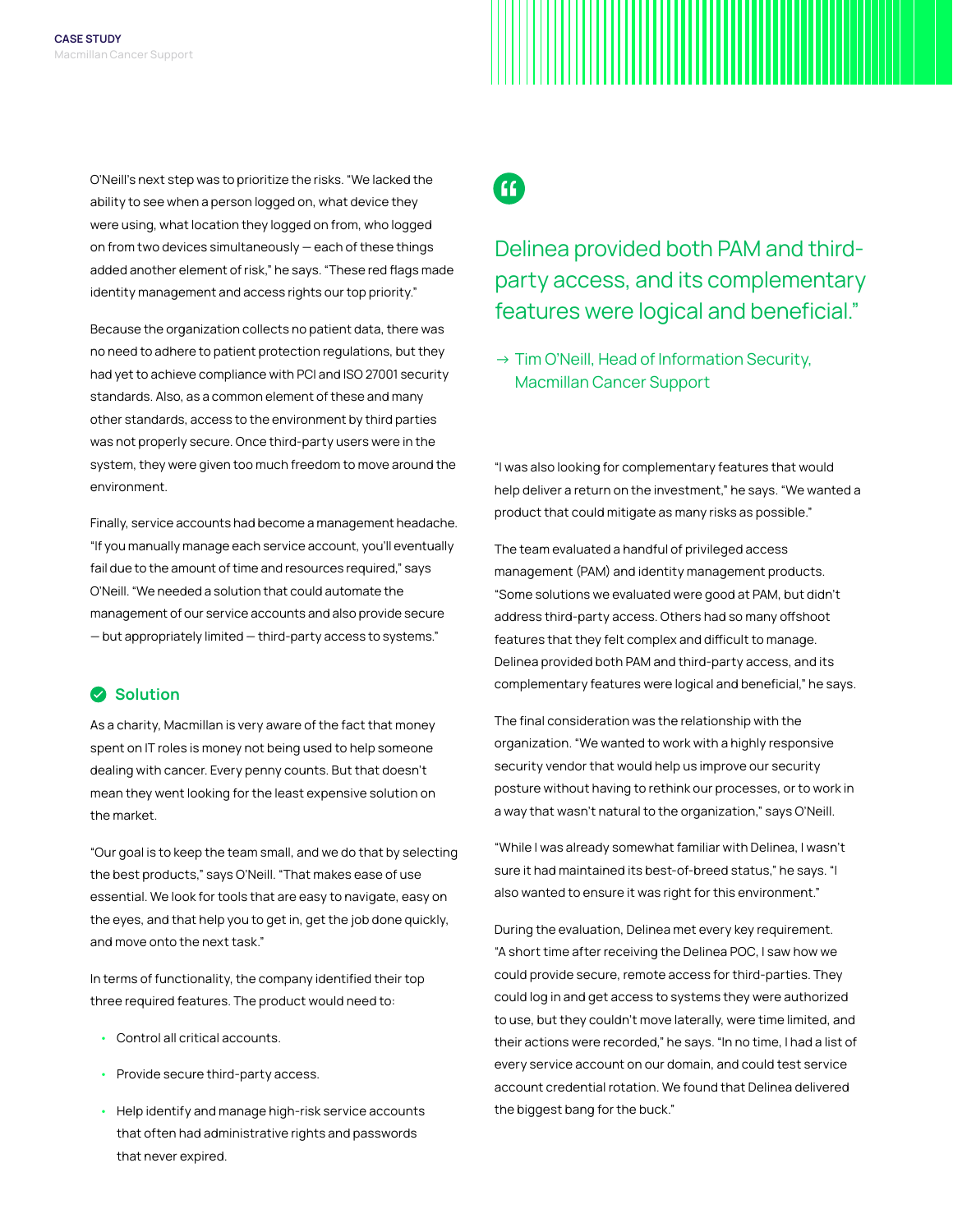

In no time, I had a list of every service account on our domain. and could test service account credential rotation. We found that Delinea delivered the biggest bang for the buck."

→ Tim O'Neill, Head of Information Security, Macmillan Cancer Support

### **2** Results

O'Neill's team began by addressing the most critical risks. "As soon as Delinea was installed, we started using it as a vault to safely store credentials and automatically rotate passwords. That one step tightened access, improved our security posture and provided immediate value. From there, we could define the parameters of who needed access to what," says O'Neill.

The next step was addressing the risks associated with thirdparty access. "Third parties often come in to fix issues, so they may need access all over the network," he says. "But you have to be careful because bad actors often use third-party access to mount attacks. With Delinea, third-party users don't even know what their access credentials are, and their actions are monitored."

Before Delinea, setting up and managing third-party accounts was a time-consuming process. Now, they're up and running in minutes, with multi-factor authentication providing an additional layer of protection. Third parties are granted access only to specific machines, for a limited amount of time, and their activities are recorded.

Rather than use a jump host, Delinea places the user surgically on the target system while the workstation remains unattached. That provides no exposure to the broader network and prevents the user from moving around laterally.

It further leaves no chance of a virus or malware spreading to the internal systems, and it removes the need for NAC tools to guarantee workstation compliance with company protocols.

"The Delinea approach saves us time, money and resources. By moving from VPN-based third-party access to Delinea, we even eliminated the expense of VPN licenses," says O'Neill.

In fact, cost savings over several areas have helped the company achieve an ROI. "As with third-party accounts, managing service accounts manually is labor intensive and costly. By automating, we've reduced those expenses as well," he says. "I anticipate further cost, time and resource savings once we integrate Delinea with our change management and ticketing systems."

But not all benefits have been cost or security oriented. "There are obvious business benefits. There's a disaster recovery benefit. There's even a business continuity benefit for us: Prior to Delinea, users stored passwords in vaults on their laptops. So, if someone was out for a day, and they had credentials nobody else had access to, we were stuck. We eliminated that problem as well," he says.

"Today, we're far more effective at protecting the organization. We're better protecting our patients at possibly the most difficult point in their lives. We're protecting our employees against executing tasks that might have unintended consequences. Now, they can't access servers unless there's a problem case or a project assigned to them."

Œ

The Delinea approach saves us time, money and resources. By moving from VPN-based third-party access to Delinea, we even eliminated the expense of VPN licenses."

→ Tim O'Neill, Head of Information Security, Macmillan Cancer Support